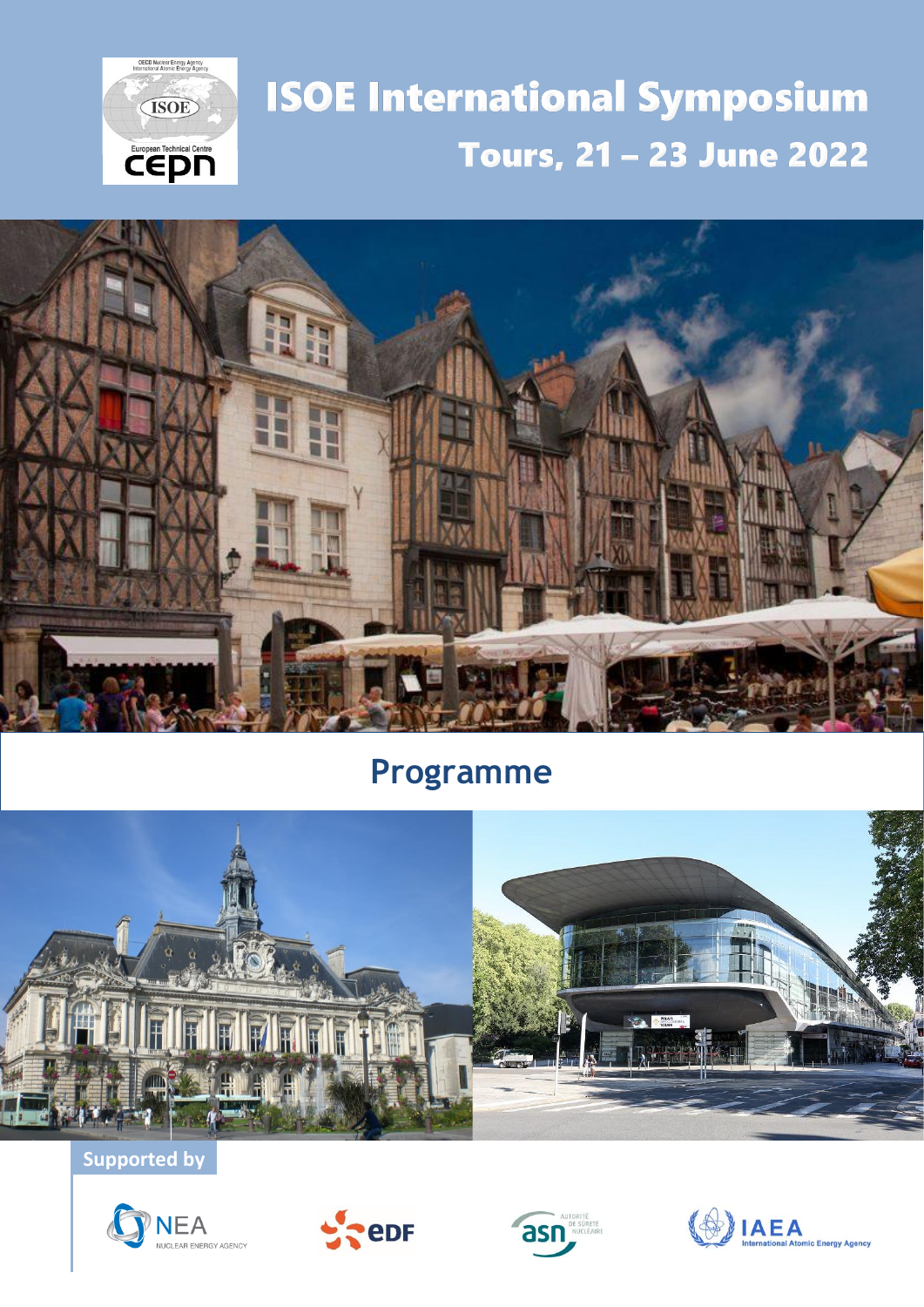

*Tours, 21-23 June 2022*

The European Technical Centre of the Information System on Occupational Exposure (ISOE) is pleased to organize, in collaboration with and the support of Electricité de France (EDF), the 2022 ISOE International Symposium on Occupational Exposure Management at Nuclear Facilities.

The Symposium will be held in Tours, France, from the 21<sup>st</sup> to the 23<sup>rd</sup> of June 2022. It is cosponsored by the OECD Nuclear Energy Agency (NEA) and the International Atomic Energy Agency (IAEA).

The Symposium is targeted at all those concerned with radiological protection at nuclear power plants: radiation protection managers and staff members, maintenance and operation planners, contractors, exposed workers, regulatory body representatives and international organisations. It is also opened to research reactors and professionals from other nuclear fuel cycle installations sharing common radiological protection issues.

Dealing with occupational radiation protection at the design, operation and decommissioning stages of installations, as well as accident situations, this new meeting point of radiation protection professionals under the heading of ISOE will be a great opportunity to share, at the international level, experiences and practices favouring a continuous improvement of radiation protection.

Furthermore, the accompanying Technical Exhibition will give participants the opportunity to see the latest developments from industrial and commercial companies active in fields of radiation protection.

Prior to the Symposium, on Monday 20 June 2022, two meetings devoted to specific audiences have been organised:

- A Radiation Protection Managers meeting
- A Regulatory Body Representatives meeting

We are looking forward to welcoming you in Tours,

Caroline SCHIEBER *Head of ISOE-ETC On behalf of the Programme Committee*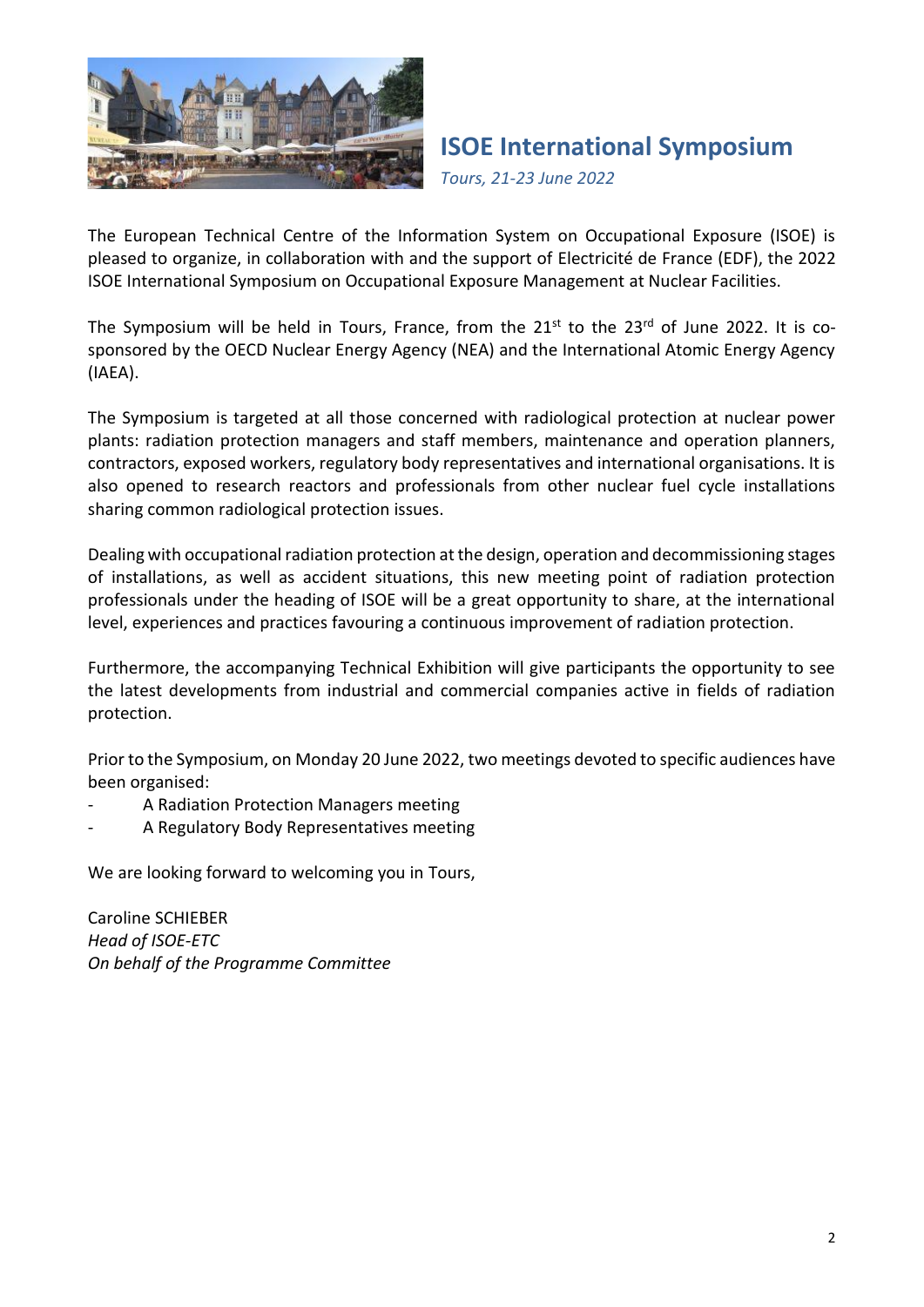

*Tours, 21-23 June 2022*

#### **PROGRAMME COMMITTEE MEMBERS**

**Borut BREZNIK** Krško NPP – Slovenia **Charlotte GUENAULT** ASN – France **Swen-Gunnar JAHN** ENSI – Switzerland **Timo KONTIO** Loviisa NPP – Finland **Jizeng MA IAEA Francesco MANCINI** SOGIN – Italy **Thorsten STAHL GRS** – Germany

**Lucie D'ASCENZO** ISOE ETC, CEPN – France **Laure-Anne BELTRAMI** ISOE ETC, CEPN – France **Monika FÁRNÍKOVÁ** Temelin NPP – Czech Republic **Hans MEIJER** Borssele NPP – Netherlands **David MILLER ISOE NATC, University of Illinois – USA Guy RENN** Sizewell B NPP – United Kingdom **Caroline SCHIEBER ISOE ETC, CEPN – France Torgny SVEDBERG** Ringhals NPP – Sweden **Philippe WEICKERT** EDF UNIE-GPEX – France

#### **CONFERENCE LANGUAGE**

#### The conference language will be English.

#### **SYMPOSIUM VENUE**

The Symposium will take place at:

Palais des Congrès de Tours 26 Boulevard Heurteloup 37000 Tours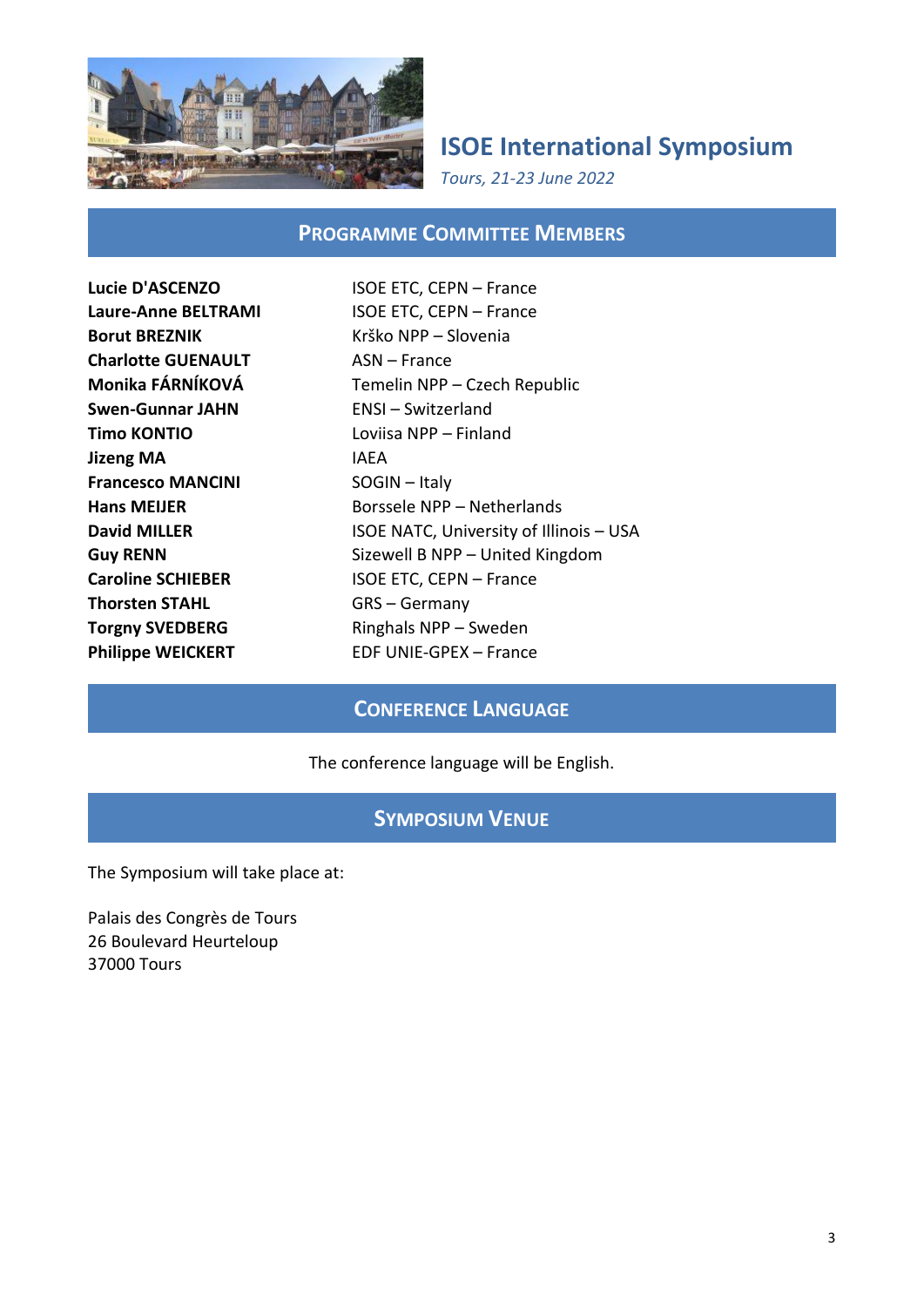

*Tours, 21-23 June 2022*

### DEDICATED MEETINGS – MONDAY 20 JUNE 2022

The ISOE Symposium will be preceded by two dedicated meetings devoted to specific audience.

#### **If you wish to participate to one of those meetings, please contact the relevant person as indicated below in order to register to one of these meetings.**

The registration to these meetings is free of cost.

| <b>Radiation Protection Managers Meeting</b> |                                                                      |
|----------------------------------------------|----------------------------------------------------------------------|
| $09:00 - 17:00$                              | Location: Palais des Congrès de Tours                                |
|                                              | Contact-person:<br>Philippe WEICKERT, EDF - philippe.weickert@edf.fr |

| <b>Regulatory Body Representatives Meeting</b> |                                                                        |
|------------------------------------------------|------------------------------------------------------------------------|
| 09:00 - 17:00                                  | Location: Palais des Congrès de Tours                                  |
|                                                | Contact-person:<br>Charlotte GUENAULT, ASN - Charlotte.GUENAULT@asn.fr |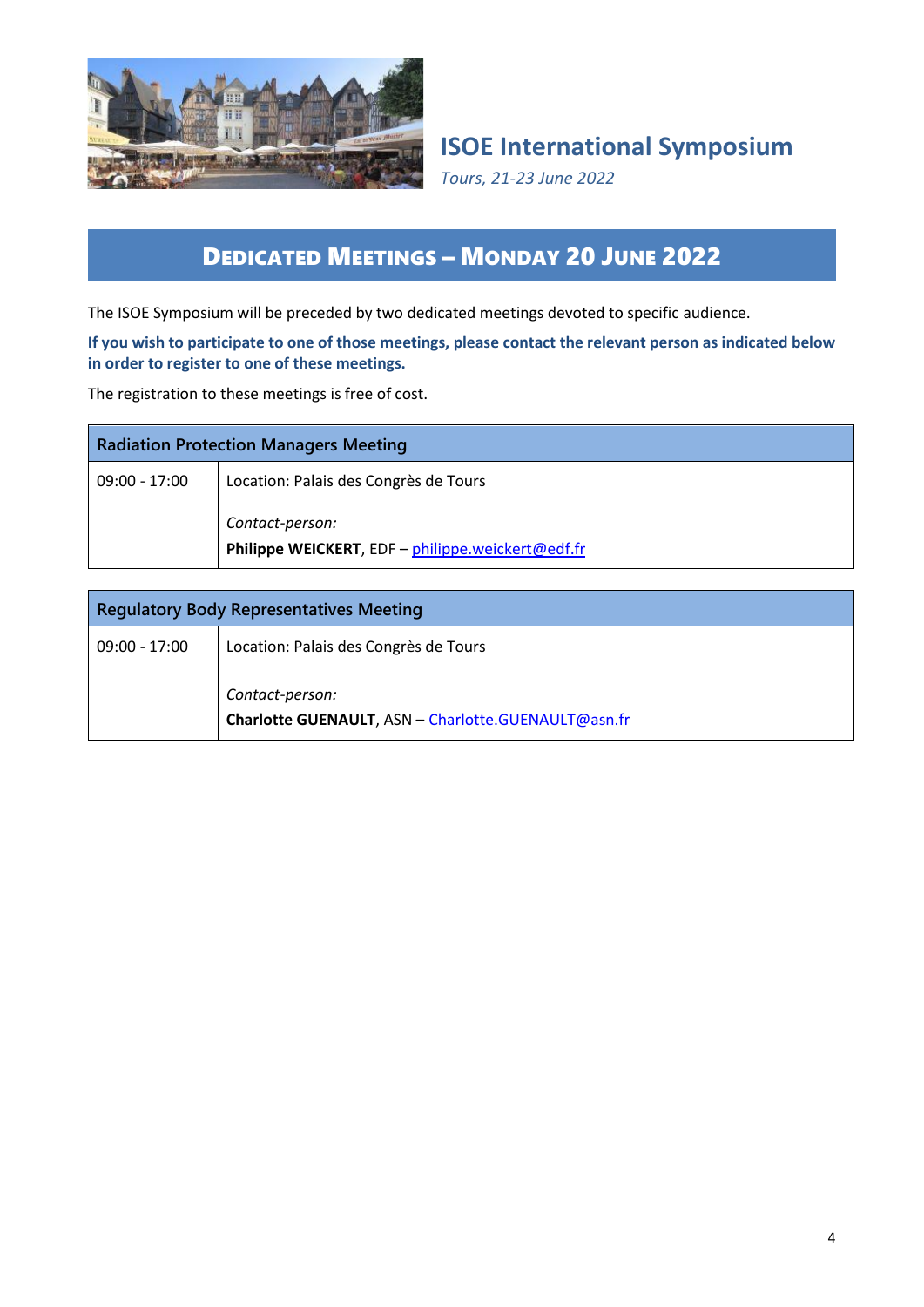

*Tours, 21-23 June 2022*

#### **PROGRAMME**

# TUESDAY 21 JUNE 2022

| $08:30 - 09:15$ Registration |                                                  |  |
|------------------------------|--------------------------------------------------|--|
|                              |                                                  |  |
| $09:15 - 10:00$              | Opening Ceremony (ETC, OECD NEA, IAEA, EDF, ASN) |  |

| <b>Chairpersons</b> | Session 1. RP at the Design Stage<br>V. Rees (ONR, UK), C. Schieber (ISOE ETC - CEPN, France)                                                                                                                                 |
|---------------------|-------------------------------------------------------------------------------------------------------------------------------------------------------------------------------------------------------------------------------|
| $10:00 - 10:20$     | Radiation Protection optimization at Design stage: application to EPR2<br>M. Longeot (EDVANCE/EDF), S. Poirrier (EDVANCE/Framatome), France                                                                                   |
| $10:20 - 10:40$     | Computation of dose equivalent rates during the loading of spent nuclear fuel in a<br>transport cask using Monte Carlo simulation<br>F. Hoareau (EDF R&D), V. Buforn, C. Gaubert (EDF DIPDE), F. Thibaud (EDF DCN),<br>France |

*10:40 - 11:25 Coffee-break, Visit of Exhibition, Posters*

| <b>Chairpersons</b> | Session 2. New RP Technologies<br>X. Descamps (EDF DPN-EM, France), T. Stahl (GRS, Germany)                                                                                                      |
|---------------------|--------------------------------------------------------------------------------------------------------------------------------------------------------------------------------------------------|
| $11:25 - 11:45$     | NextGen RP: Applying Remote and Automated Technologies to Enhance and Optimize<br><b>Nuclear Power Plant Radiation Protection Operations</b><br>D. Perkins, K. Kim, P. Tran, D. Cool (EPRI), USA |
| $11:45 - 12:05$     | ECHO: an innovative device for the measurement of beta contamination in high and<br>fluctuating gamma environments<br>L. Bardou (EDF UNIE-GPEX), T. Le Noblet, V. Maussire (CARMELEC), France    |

| 00 <sup>.</sup><br>`∙?∩ -<br>╭<br>__ | Lunch Break<br>___ |
|--------------------------------------|--------------------|
|                                      |                    |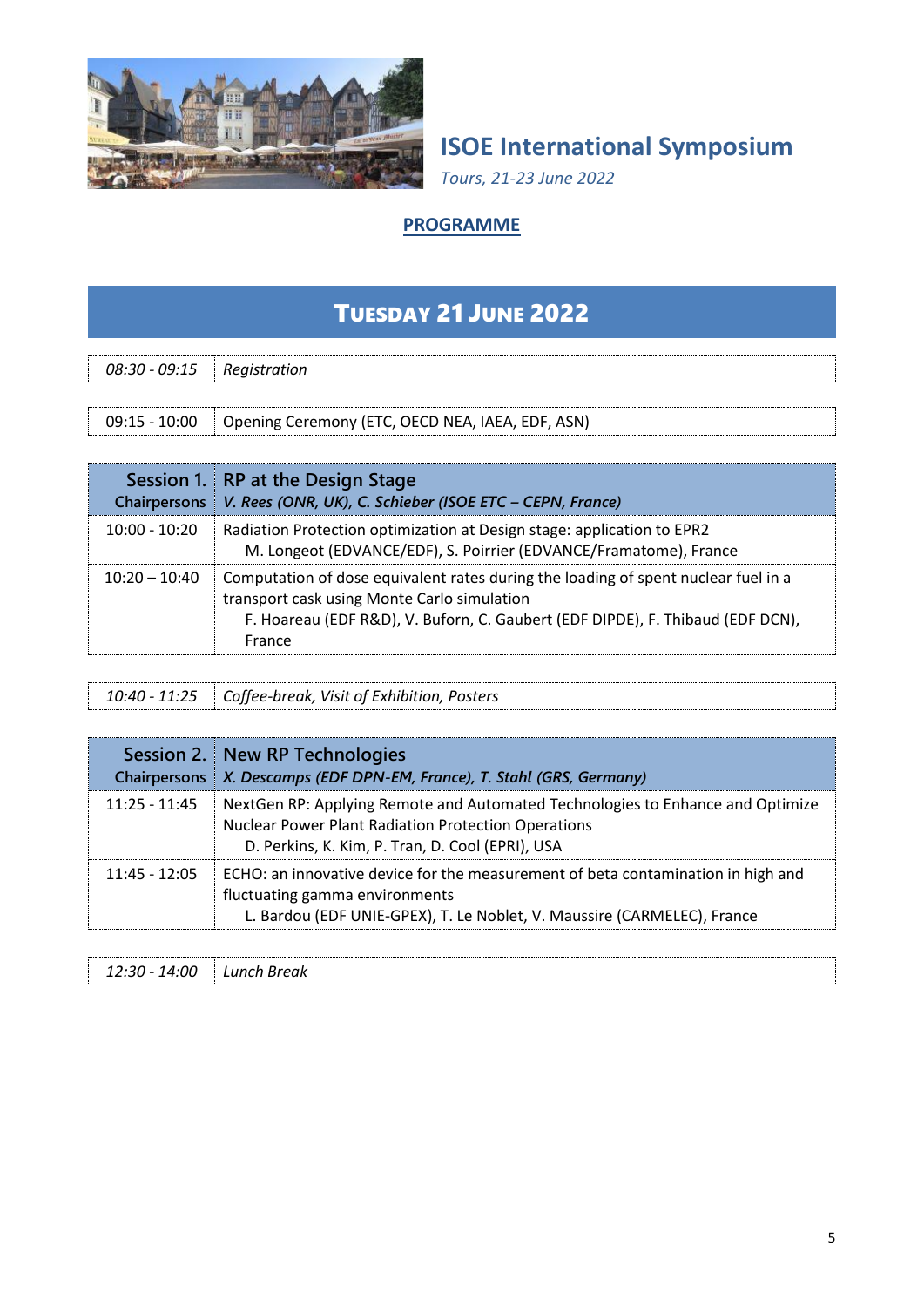

*Tours, 21-23 June 2022*

| <b>Chairpersons</b> | <b>Session 3. Source-Term Management</b><br>B. Breznik (Krško NPP, Slovenia), G. Ranchoux (EDF DP2D, France)                                                                                                                                                                            |
|---------------------|-----------------------------------------------------------------------------------------------------------------------------------------------------------------------------------------------------------------------------------------------------------------------------------------|
| $14:00 - 14:20$     | Chemical Engineering Perspective on PWR/BWR Colloid Removal to Reduce CRE and<br>Mitigation of No. 1 Seal Failure for PWR Reactor Coolant Pumps<br>P. Robinson ((n,p) Energy, Inc.), D. Hultquist (DC Cook NPP), R. Penney<br>(Prairie Island NPP), R. Gerdus (Vermont Yankee NPP), USA |
| $14:20 - 14:40$     | ALARA tools: Source Term Control at CNE Cernavoda<br>C. Chitu, A. Nedelcu (Cernavoda NPP), Romania                                                                                                                                                                                      |
| $14:40 - 15:00$     | Impacts of Ag-110m on Radiation Field Generation: Review of an innovative<br>experiment<br>E. Moleiro, A. Rocher (EDF UNIE-GPEX), T. Tribollet (Civaux NPP), France                                                                                                                     |
| $15:00 - 15:20$     | Demonstration of High Purity Germanium Skid<br>D. Perkins, J. McElrath, M. Mura (EPRI), L. Whiteker (Monticello NPP), USA                                                                                                                                                               |

*15:20 - 16:05 Coffee-break, Visit of Exhibition, Posters*

|                 | Session 4. ISOE & UNSCEAR<br>Chairpersons   J. Garnier-Laplace (OECD NEA), J. Ma (IAEA - ISOE co-Secretariat)        |
|-----------------|----------------------------------------------------------------------------------------------------------------------|
| $16:05 - 16:35$ | 30 Years of ISOE Global ALARA Sharing: Past, Present & Future<br>B. Boyer, ISOE Chair                                |
| $16:35 - 17:05$ | Occupational exposure to ionizing radiation: UNSCEAR Global Survey and ISOE DATA<br>F. Shannoun, V. Holahan, UNSCEAR |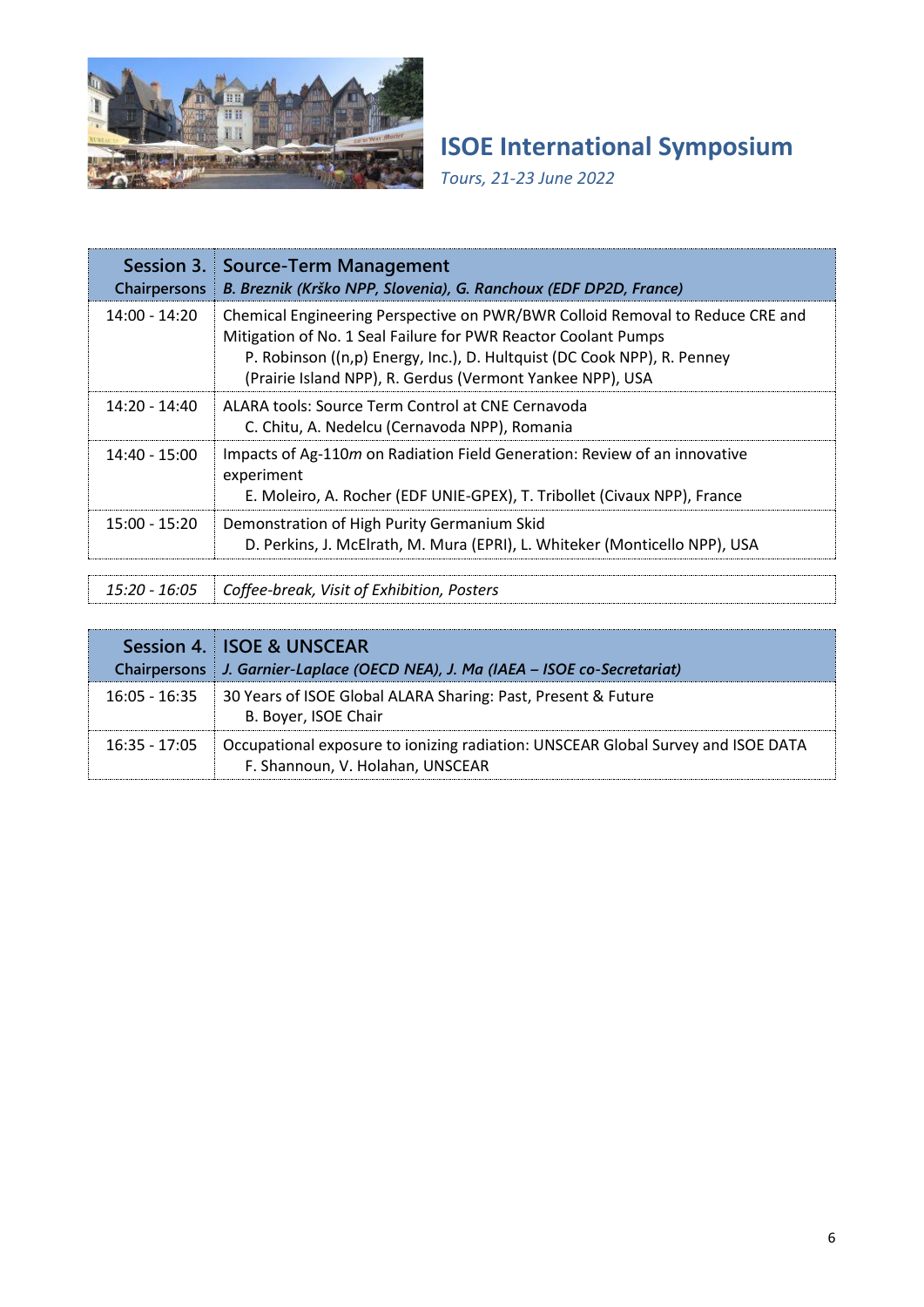

*Tours, 21-23 June 2022*

## WEDNESDAY 22 JUNE 2022

| <b>Chairpersons</b> | Session 5. Job Experiences (Part I)<br>R. Parlone (Sizewell B, United Kingdom), J. Bonnefon (EDF DIPDE, France)                                                 |
|---------------------|-----------------------------------------------------------------------------------------------------------------------------------------------------------------|
| $09:00 - 09:20$     | ALARA in Repair of Reactor Vessel Flange Surface at Krško NPP<br>B. Breznik (Krško NPP), Slovenia                                                               |
| $09:20 - 09:40$     | Case Report of Incident with High Exposure of Radiation<br>J. Isokivelä (Forsmark NPP), Sweden                                                                  |
| $09:40 - 10:00$     | Radiation protection measures during the steam generator heat transfer tubes<br>cleaning at Dukovany NPP<br>R. Svoboda, J. Novak (Dukovany NPP), Czech Republic |

*10:00 - 10:45 Coffee-break, Visit of Exhibition, Posters*

| Session 6.<br>Chairpersons | <b>Experiments and new R&amp;D Developments</b><br>H. Meijer (Borssele NPP, The Netherlands), P. Weickert (EDF UNIE-GPEX, France)                                                                                                                                          |
|----------------------------|----------------------------------------------------------------------------------------------------------------------------------------------------------------------------------------------------------------------------------------------------------------------------|
| $10:45 - 11:05$            | 3D-CZT Gamma-Ray Spectrometers and Imaging Spectrometers for Source Term<br>Characterization at Palisades Nuclear Plant<br>M. Mayers (H3D, Inc.), D. Nestle (Palisades NPP), W. Kaye (H3D, Inc.), USA                                                                      |
| $11:05 - 11:25$            | <b>ASTRE Development</b><br>S. Poumerouly, C. Monier, A. Geay, M. Charwath, S. Tonnoir, V. Lombard (EDF R&D),<br>France                                                                                                                                                    |
| $11:25 - 11:45$            | Development and Operations of the Ultra-Compact Embeddable Gamma Camera<br>Nanopix<br>F. Carrel (CEA LIST), R. Abou Khalil (Orano), V. Schoepff, J-M. Bourbotte,<br>M. Gendreau, M. Imbault (CEA LIST), Z. Mekhalfa (Orano DS), Y. Moline, J-P. Poli,<br>R. Woo (CEA LIST) |

|               | 11:45 - 12:15 Synthesis of RPM and RB meeting days |
|---------------|----------------------------------------------------|
|               |                                                    |
| 12:30 - 14:00 | Lunch Break                                        |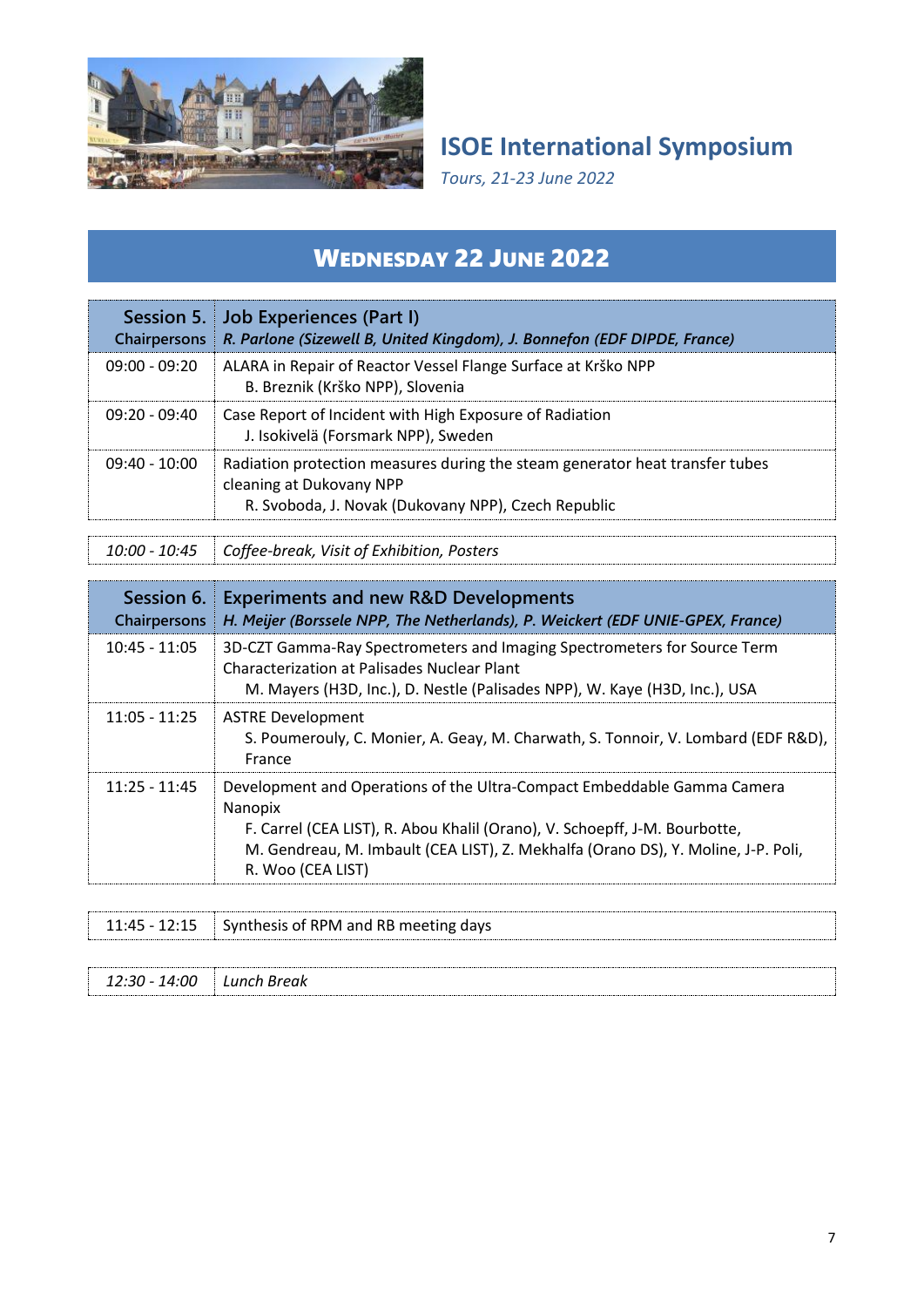

*Tours, 21-23 June 2022*

| Session 7.<br><b>Chairpersons</b> | <b>RP Aspects of Post-Accident Situations</b><br>C. Guenault (ASN, France), R. Svoboda, (Dukovany NPP, Czech Republic)                                                                                                          |
|-----------------------------------|---------------------------------------------------------------------------------------------------------------------------------------------------------------------------------------------------------------------------------|
| $14:00 - 14:30$                   | Health Effects from the Chernobyl Accident<br>E. Cléro (IRSN), France                                                                                                                                                           |
| $14:30 - 15:00$                   | Ten years at the Fukushima Daiichi Nuclear Power Station, then and now<br>T. Suzuki (TEPCO D&D Engineering Company), Japan                                                                                                      |
| $15:00 - 15:30$                   | The role of the radiological protection expert in stakeholder involvement in the<br>recovery phase of post-nuclear accident situations: Some lessons from the Fukushima-<br>Daiichi NPP Accident<br>T. Schneider (CEPN), France |

*15:30 - 16:15 Coffee-break, Visit of Exhibition, Posters*

| <b>Chairpersons</b> | Session 8. Job Experiences (Part II)<br>B. Boyer (Watts Bar NPP, USA), S.-G. Jahn (ENSI, Switzerland)                                        |
|---------------------|----------------------------------------------------------------------------------------------------------------------------------------------|
| $16:15 - 16:35$     | Corium stabilization: a challenging Radiation Protection project<br>C. Peretti (EDF DIPDE), France                                           |
| $16:35 - 17:15$     | ALARA Experience with PWR Thermal Sleeve Replacement at Sizewell B<br>G. Whyberd-Mills, R. Parlone, G. Renn (Sizewell B NPP), United Kingdom |

| 19:30 | <b>Symposium Dinner at City Hall</b><br>Address:<br>104 Boulevard Heurteloup<br>37000 Tours |  |
|-------|---------------------------------------------------------------------------------------------|--|
|       |                                                                                             |  |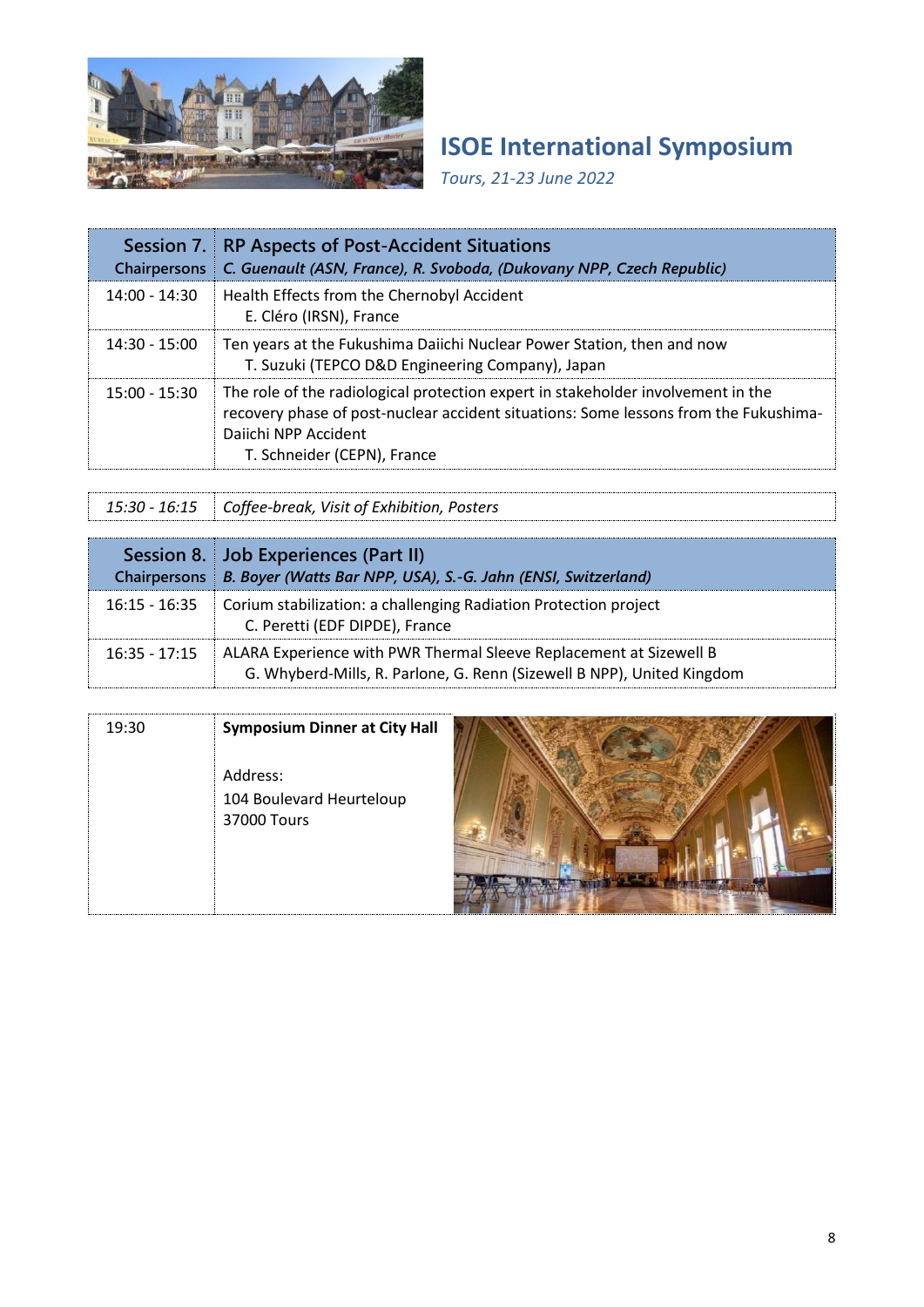

*Tours, 21-23 June 2022*

# THURSDAY 23 JUNE 2022

| Session 9.<br><b>Chairpersons</b> | <b>RP</b> and Decommissioning<br>E. Thoelen (ENGIE Electrabel, Belgium), I. Calavia (CSN, Spain)                                                                                                                                                                                                                                                                                    |
|-----------------------------------|-------------------------------------------------------------------------------------------------------------------------------------------------------------------------------------------------------------------------------------------------------------------------------------------------------------------------------------------------------------------------------------|
| $09:00 - 09:20$                   | ISOE Working Group on Radiological Protection Aspects of Decommissioning Activities<br>at Nuclear Power Plants (WGDECOM) - Outcomes and feedback<br>G. Ranchoux (EDF DP2D), L.-A. Beltrami (ISOE-ETC - CEPN), France                                                                                                                                                                |
| $09:20 - 09:40$                   | Decommissioning project, management and planning aspects for the decommissioning<br>of Research Reactor Ispra<br>E. Amoroso, F. Mancini, D. Manes, A. Paratore, E. Grossi, S. Ravera (SOGIN), Italy                                                                                                                                                                                 |
| $09:40 - 10:00$                   | Radiological investigations in hard-to-access zones during D&D operations<br>by remote OSL/FO dosimetry<br>S. Magne, M. Horpin (CEA LIST - Laboratoire Capteurs Fibres Optiques), W. Husson<br>(CEA LIST - Laboratoire Capteurs Architectures Electroniques), S. Dogny (ORANO),<br>P.G. Allinei, O. Guéton, M. Ledieu (CEA DEN - DTN-SMTA-LMN), B. Leibovici<br>(SDS Group), France |
| $10:00 - 10:20$                   | Development of a Cask for Interim Storage and Final Geological Disposal in Switzerland<br>Approach, Challenges and Realization<br>S. Pudollek (Nagra), E. Neukäter, R. Graf (Mühleberg NPP), Switzerland                                                                                                                                                                            |

| Chairpersons    | Session 10. RP Indicators<br>J. Isokivelä (Forsmark NPP, Sweden), E. Neukäter (Mühleberg NPP, Switzerland)                                                |
|-----------------|-----------------------------------------------------------------------------------------------------------------------------------------------------------|
| $11:05 - 11:25$ | Improving occupational radiation exposure using ALARA tools: performance indicators<br>C. Chitu, A. Nedelcu, L. Samson (Cernavoda NPP), Romania           |
| $11:25 - 11:45$ | Dose per RCA-hour; a useful radiological protection indicator?<br>R. Parlone, G. Renn (Sizewell B NPP, United Kingdom), B. Joerger (Penly NPP,<br>France) |
| $11:45 - 12:05$ | RP Management Recovery Plan at EDF: Indicators and Tools<br>P. Weickert (EDF UNIE-GPEX), France                                                           |

| 12:05 - 12:20 | <b>IDIMI</b> Distinguished Papers and Closure of the Symposium |
|---------------|----------------------------------------------------------------|
|               |                                                                |